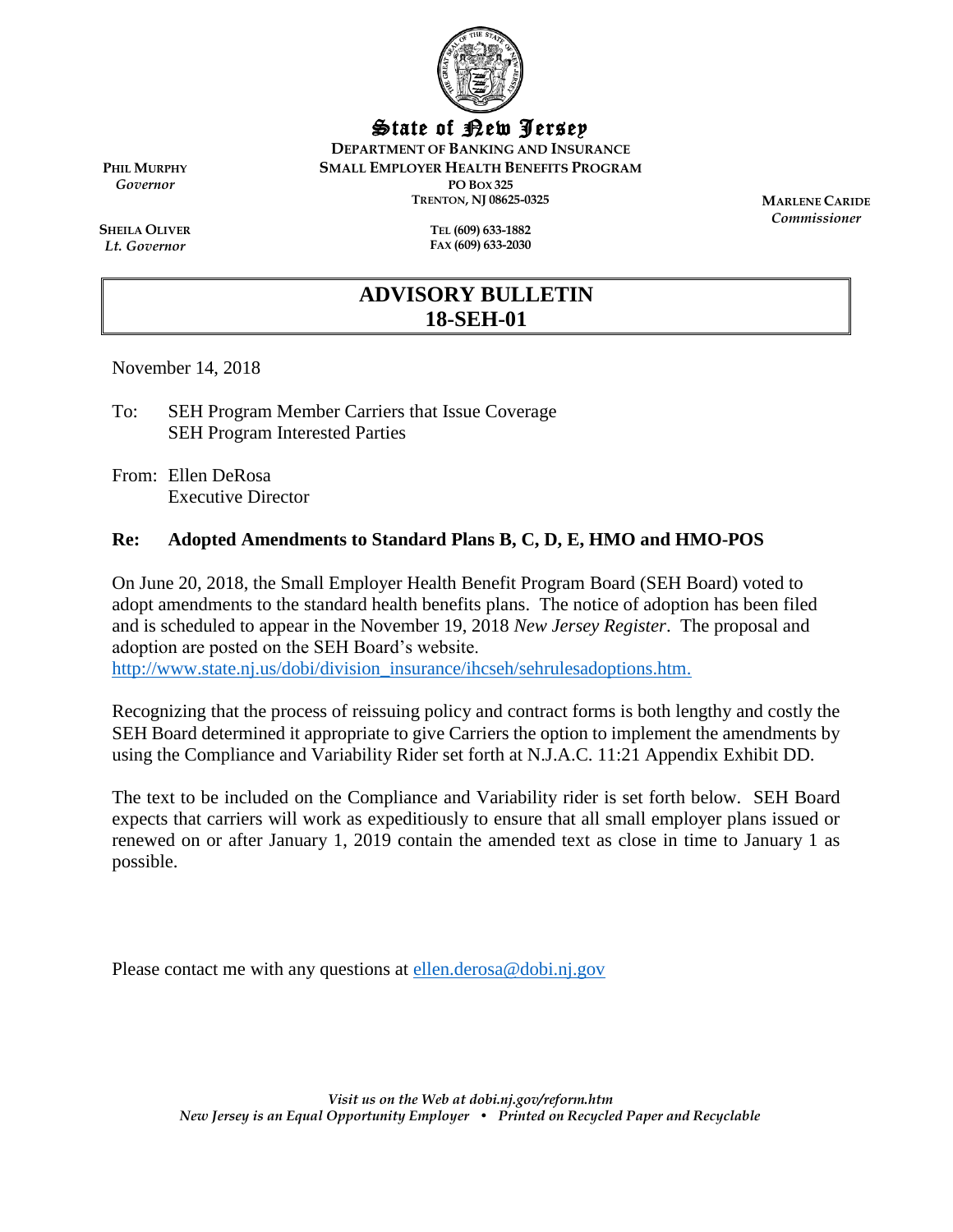### **Compliance and Variability Rider Text for Plans B – E**

The **Newborn Children** provision of the **DEPENDENT COVERAGE** section is deleted and replaced with the following:

### **Newborn Children**

[Carrier] will cover an Employee's newborn child for 60 days from the date of birth without additional premium. Health benefits may be continued beyond such 60-day period as stated below:

- a) If the Employee is already covered for Dependent child coverage on the date the child is born, coverage automatically continues beyond the initial 60 days, provided the premium required for Dependent child coverage continues to be paid. The Employee must notify [Carrier] of the birth of the newborn child as soon as possible in order that [Carrier] may properly provide benefits under this Policy.
- b) If the Employee is not covered for Dependent child coverage on the date the child is born, the Employee must:
- give written notice to enroll the newborn child; and
- pay the premium required for Dependent child coverage within 60 days after the date of birth.

If the notice is not given and the premium is not paid within such 60-day period, the newborn child's coverage will end at the end of such 60-day period. If the notice is given and the premium paid after that 60-day period, the child will be a Late Enrollee.

**[**The **BENEFIT PROVISION** is amended to include the following Cash Deductible, Family Deductible Limit and Maximum Out of Pocket text:

Please note: There are separate Cash Deductibles for [Tier 1] and [Tier 2] as shown on the Schedule of Insurance.

The [Tier 1] Deductible is for treatment, services or supplies given by a [Tier 1] Network Provider. The other is for treatment, services or supplies given by a [Tier 2] Network Provider [as well as for treatment, services and supplies given by a [Tier 1] Network Provider that are applied to the [Tier 1 and Tier 2] Cash Deductibles]. Each Cash Deductible is shown in the Schedule.

### **The Cash Deductible**:

For Single Coverage Only: [Tier 1]

Each [Calendar] [Plan] Year, a Covered Person must have Covered Charges that exceed the [Tier 1] per Covered Person Cash Deductible before [Carrier] pays any benefits to the Covered Person for those charges. The [Tier 1] per Covered Person Cash Deductible is shown in the Schedule. The Cash Deductible cannot be met with Non-Covered Charges. Only Covered Charges incurred by a Covered Person while insured can be used to meet the Cash Deductible.

Once the [Tier 1] per Covered Person Cash Deductible is met, [Carrier] pays benefits for other Covered Charges above the Deductible amount incurred by the Covered Person,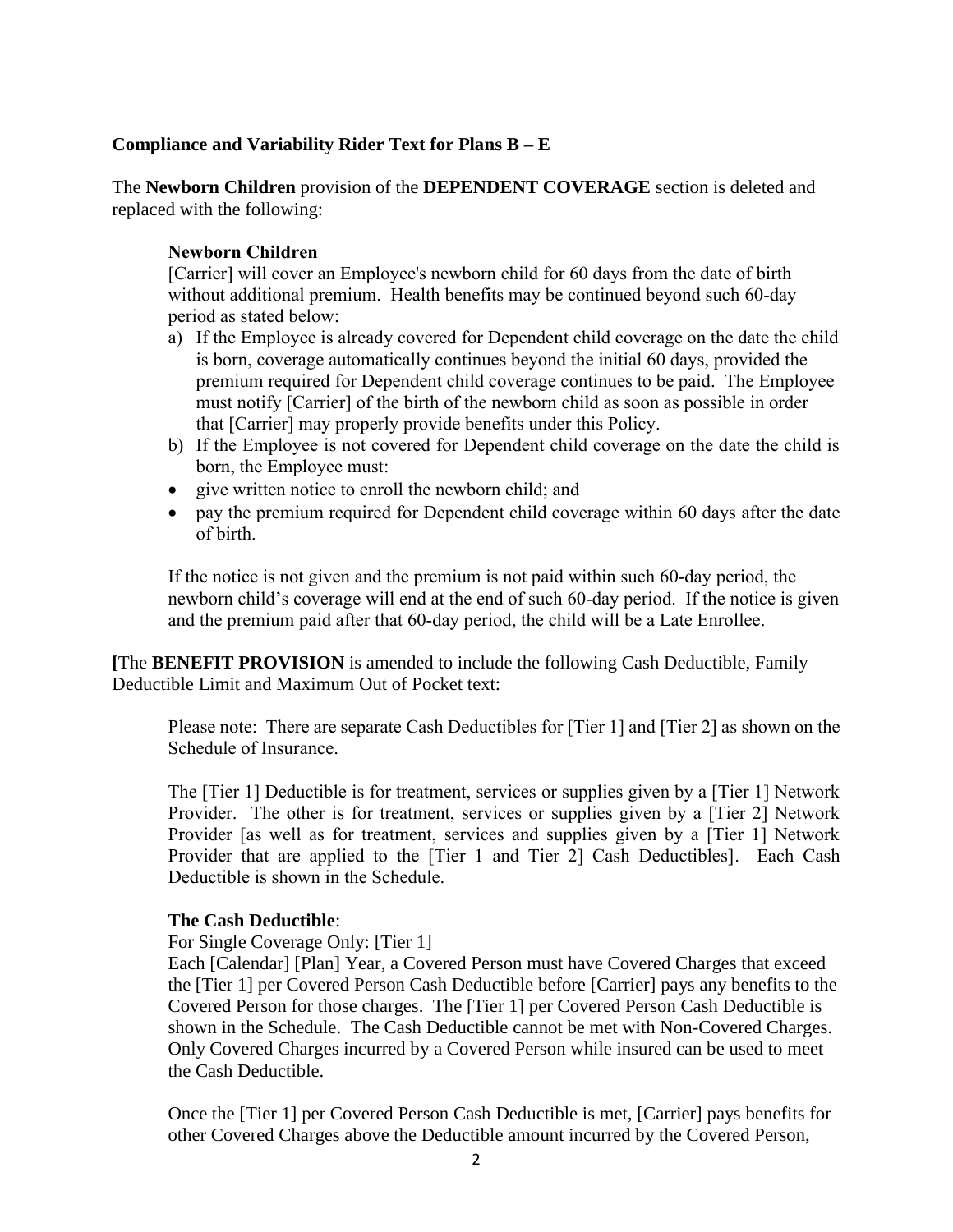less any applicable Coinsurance, for the rest of that [Calendar] [Plan] Year. But all charges must be incurred while the Covered Person is insured by the Policy. And what [Carrier] pays is based on all the terms of the Policy including benefit limitations and exclusion provisions.

#### For Single Coverage Only: [Tier 2]

Each [Calendar] [Plan] Year, a Covered Person must have Covered Charges that exceed the [Tier 2] per Covered Person Cash Deductible before [Carrier] pays any benefits to a Covered Person for those charges. [Covered Charges applied to the [Tier 1] per Covered Person Cash Deductible also apply to this [Tier 2] per Covered Person Cash Deductible.] The [Tier 2] per Covered Person Cash Deductible is shown in the Schedule. The Cash Deductible cannot be met with Non-Covered Charges. Only Covered Charges incurred by a Covered Person while insured can be used to meet the Cash Deductible.

Once the [Tier 2] per Covered Person Cash Deductible is met, [Carrier] pays benefits for other Covered Charges above the Deductible amount incurred by the Covered Person, less any applicable Coinsurance, for the rest of that [Calendar] [Plan] Year. But all charges must be incurred while the Covered Person is insured by the Policy. And what We pay is based on all the terms of the Policy including benefit limitations and exclusion provisions.

### **Family Deductible Limit:**

For Other than Single Coverage: [Tier 1]

The [Tier 1] per Covered Person Cash Deductible is **not** applicable. The Policy has a [Tier 1] per Covered Family Cash Deductible which applies in all instances where the Policy provides coverage that is not single only coverage. Once any combination of Covered Persons in a family meets the [Tier 1] per Covered Family Cash Deductible shown in the Schedule, [Carrier] pays benefits for other Covered Charges incurred by any member of the covered family, less any Coinsurance, for the rest of that [Calendar] [Plan] Year.

For Other than Single Coverage: [Tier 2]

The [Tier 2] per Covered Person Cash Deductible is **not** applicable. The Policy has a [Tier 2] per Covered Family Cash Deductible which applies in all instances where the Policy provides coverage that is not single only coverage. Once any combination of Covered Persons in a family meets the [Tier 2] per Covered Family Cash Deductible shown in the Schedule, [Carrier] pays benefits for other Covered Charges incurred by any member of the covered family, less any Coinsurance, for the rest of that [Calendar] [Plan] Year. [Note that Covered Charges applied to the [Tier 1] per Covered Family Cash Deductible also apply to this [Tier 2] per Covered Family Cash Deductible.]

#### **Maximum Out of Pocket**:

The [Tier 1 and Tier 2] Per Covered Person and [Tier 1 and Tier 2] Per Covered Family Maximum Out of Pocket amounts are shown in the Schedule.

#### For Single Coverage Only: [Tier 1]

In the case of single coverage, for a Covered Person, the [Tier 1] Maximum Out of Pocket is the annual maximum dollar amount that a Covered Person must pay as per Covered Person Cash Deductible *plus* Coinsurance and Copayments for all covered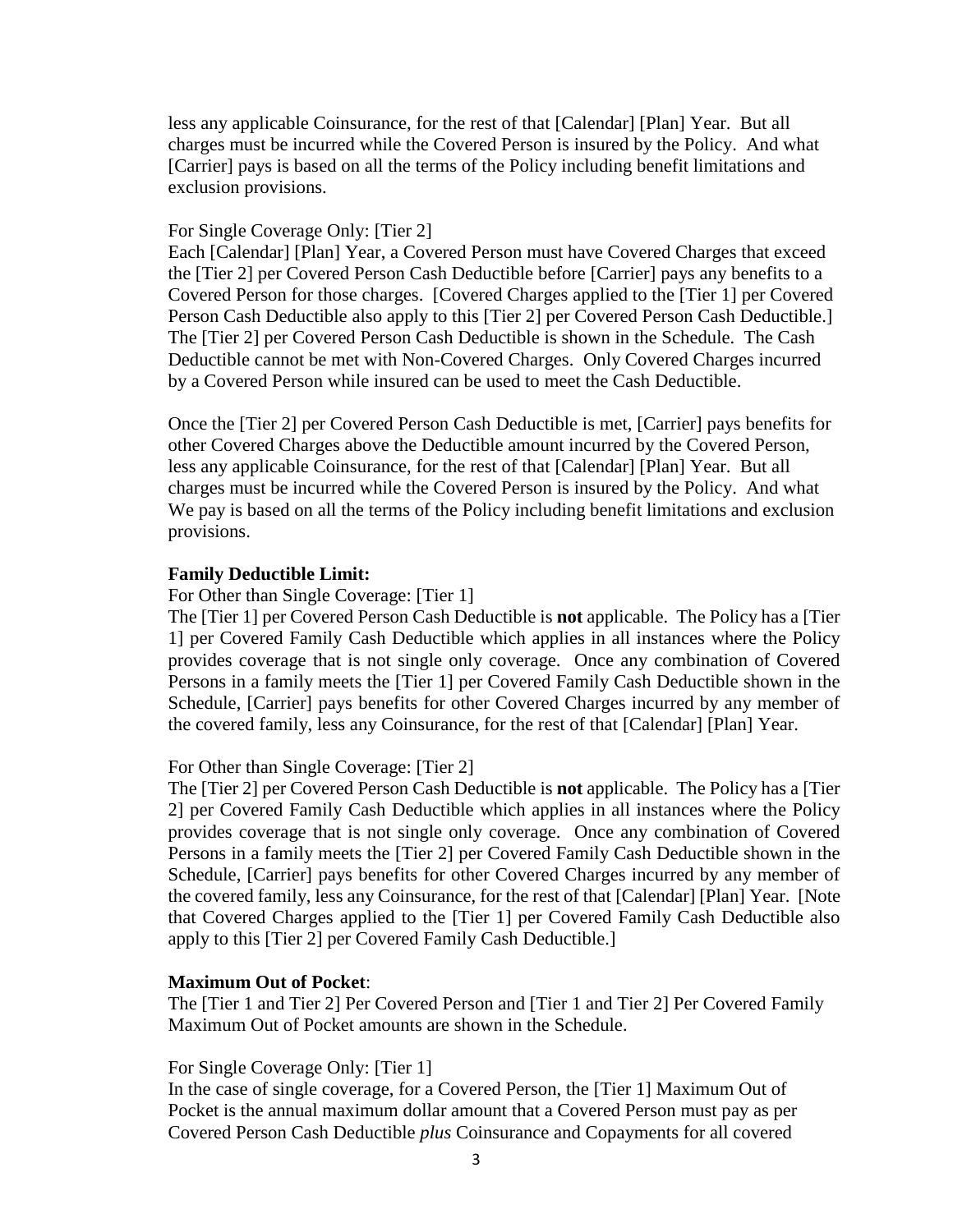services and supplies in a [Calendar] [Plan] Year. Once the [Tier 1] per Covered Person Maximum Out of Pocket has been met during a [Calendar] [Plan] Year, no further Deductible or Coinsurance or Copayments will be required for such Covered Person for the rest of the [Calendar] [Plan] Year.

#### For Single Coverage Only: [Tier 2]

In the case of single coverage, for a Covered Person, the [Tier 2] Maximum Out of Pocket is the annual maximum dollar amount that a Covered Person must pay as per Covered Person Cash Deductible *plus* Coinsurance and Copayments for all covered services and supplies in a [Calendar] [Plan] Year. [All per Covered Person Cash Deductible *plus* Coinsurance and Copayments applied to the [Tier 1] per Covered Person Maximum Out of Pocket also apply to this [Tier 2] per Covered Person Maximum Out of Pocket.] Once the [Tier 2] per Covered Person Maximum Out of Pocket has been met during a [Calendar] [Plan] Year, no further Deductible or Coinsurance or Copayments will be required for such Covered Person for the rest of the [Calendar] [Plan] Year.

#### For Other than Single Coverage: [Tier 1]

In the case of coverage which is other than single coverage, for a Covered Person, the [Tier 1] per Covered Person Maximum Out of Pocket is the annual maximum dollar amount that a Covered Person must pay as [Tier 1] per Covered Family Cash Deductible *plus* Coinsurance and Copayments for all covered services and supplies in a [Calendar] [Plan] Year. Once the [Tier 1] per Covered Person Maximum Out of Pocket has been met during a [Calendar] [Plan] Year, no further [Tier 1] Deductible or Coinsurance or Copayments will be required for such Covered Person for the rest of the [Calendar] [Plan] Year.

In the case of coverage which is other than single coverage, for a Covered Family, the [Tier 1] Maximum Out of Pocket is the annual maximum dollar amount that members of a covered family must pay as [Tier 1] per Covered Family Cash Deductible *plus* Coinsurance and Copayments for all covered services and supplies in a [Calendar] [Plan] Year. Once the [Tier 1] per Covered Family Maximum Out of Pocket has been met during a [Calendar] [Plan] Year, no further [Tier 1] Deductible or Coinsurance or Copayment will be required for members of the covered family for the rest of the [Calendar] [Plan] Year.

#### For Other than Single Coverage: [Tier 2]

In the case of coverage which is other than single coverage, for a Covered Person, the [Tier 2] per Covered Person Maximum Out of Pocket is the annual maximum dollar amount that a Covered Person must pay as [Tier 2] per Covered Family Cash Deductible *plus* Coinsurance and Copayments for all covered services and supplies in a [Calendar] [Plan] Year. Once the [Tier 2] per Covered Person Maximum Out of Pocket has been met during a [Calendar] [Plan] Year, no further [Tier 2] Deductible or Coinsurance or Copayments will be required for such Covered Person for the rest of the [Calendar] [Plan] Year. [Note that amounts applied to the [Tier 1] per Covered Person Maximum Out of Pocket also apply to this [Tier 2] per Covered Person Maximum Out of Pocket.]

In the case of coverage which is other than single coverage, for a Covered Family, the [Tier 2] Maximum Out of Pocket is the annual maximum dollar amount that members of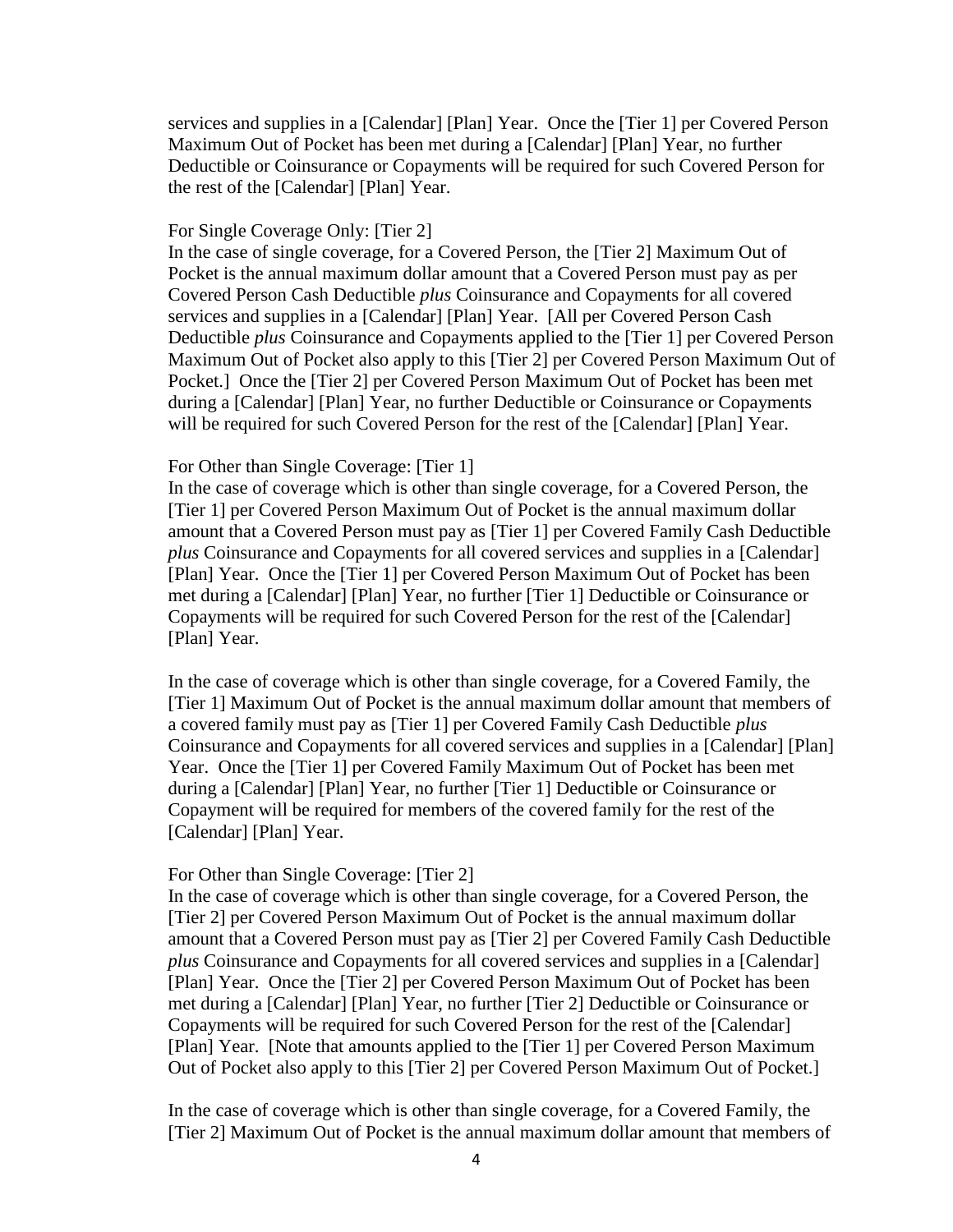a covered family must pay as [Tier 2] per Covered Family Cash Deductible *plus* Coinsurance and Copayments for all covered services and supplies in a [Calendar] [Plan] Year. Once the [Tier 2] per Covered Family Maximum Out of Pocket has been met during a [Calendar] [Plan] Year, no further [Tier 2] Deductible or Coinsurance or Copayment will be required for members of the covered family for the rest of the [Calendar] [Plan] Year. [Note that amounts applied to the [Tier 1] per Covered Family Maximum Out of Pocket also apply to this [Tier 2] per Covered Family Maximum Out of Pocket.]]

*[Note to carriers: Use the above text for cash deductible, family limit and MOOP if the plan is issued as a tiered high deductible health plan that could be used in conjunction with an HSA.]*

The **COVERED CHARGES** section is amended to include the following Donated Human Breast Milk provision.

### **Donated Human Breast Milk**

[Carrier] covers pasteurized donated human breast milk for Covered Persons under the age of six months subject to the following conditions:

- a) The Covered Person is medically or physically unable to receive maternal breast milk or participate in breast feeding, or the Covered Person's mother is medically or physically unable to produce breast milk in sufficient quantities or participate in breast feeding despite optimal lactation support; and
- b) The Covered Person's Practitioner issued an order for the donated human breast milk

[Carrier] also covers pasteurized donated human breast milk as ordered by the Covered Person's Practitioner for Covered Persons under the age of six months if the Covered Person meets any of the following conditions:

- a) A body weight below healthy levels determined by the Covered Person's Practitioner;
- b) A congenital or acquired condition that places the Covered Person at a high risk for development of necrotizing enterocolitis; or
- c) A congenital or acquired condition that may benefit from the use of donor breast milk as determined by the New Jersey Department of Health.

As used in this provision, pasteurized donated human breast milk means milk obtained from a human milk bank that meets the quality guidelines established by the New Jersey Department of Health. If there is no supply of human breast milk that meets such guidelines there will be no coverage under this provision.

The pasteurized donated human breast milk may include human milk fortifiers if indicated by the Covered Person's Practitioner.

[The **COVERED CHARGES** section is amended to include the following Contraceptives provision.

### **Contraceptives**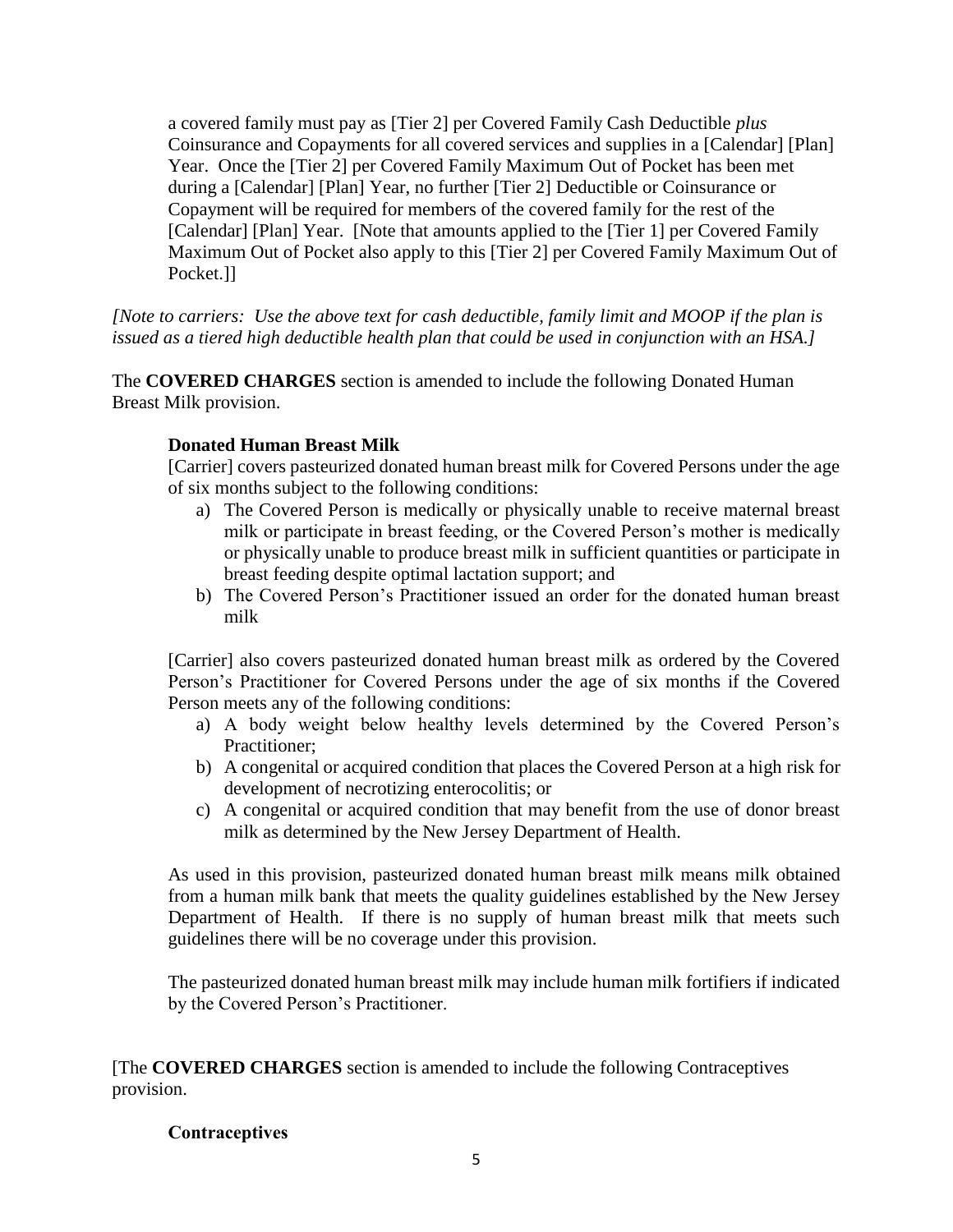[Carrier] covers prescription female contraceptives which require a Practitioner's prescription and which are approved by the Food and Drug Administration for that purpose. Prescription female contraceptives are covered as Preventive Care which means they are covered without application of any copayment, deductible or coinsurance.

As used in this provision, prescription female contraceptive means any drug or device used for contraception by a female. Examples include but are not limited to birth control pills and diaphragms.

With respect to the first dispensing of a specific contraceptive, coverage is provided for a three-month period. For a subsequent dispensing of that same contraceptive, coverage is provided for a six-month period, except as stated below.

Exception: If the six-month period would extend beyond December 31, coverage will be reduced such that the period ends as of December 31.]

*[Note to carriers: Omit the above contraceptives text if requested by a religious employer.]*

The **COVERED CHARGES** section is amended to include the following Digital Tomosynthesis provision.

### **Digital Tomosynthesis Charges**

[Carrier] covers charges for digital tomosynthesis to detect or screen for breast cancer and for diagnostic purposes as follows:

- a) When used for detection and screening for breast cancer in a Covered Person age 40 years and older, [Carrier] covers charges for digital tomosynthesis as Preventive Care which means they are covered without application of any copayment, deductible or coinsurance.
- b) When used for diagnostic purposes for a Covered Person of any age, [Carrier] covers charges for digital tomosynthesis as a diagnostic service subject to the applicable copayment, deductible and coinsurance.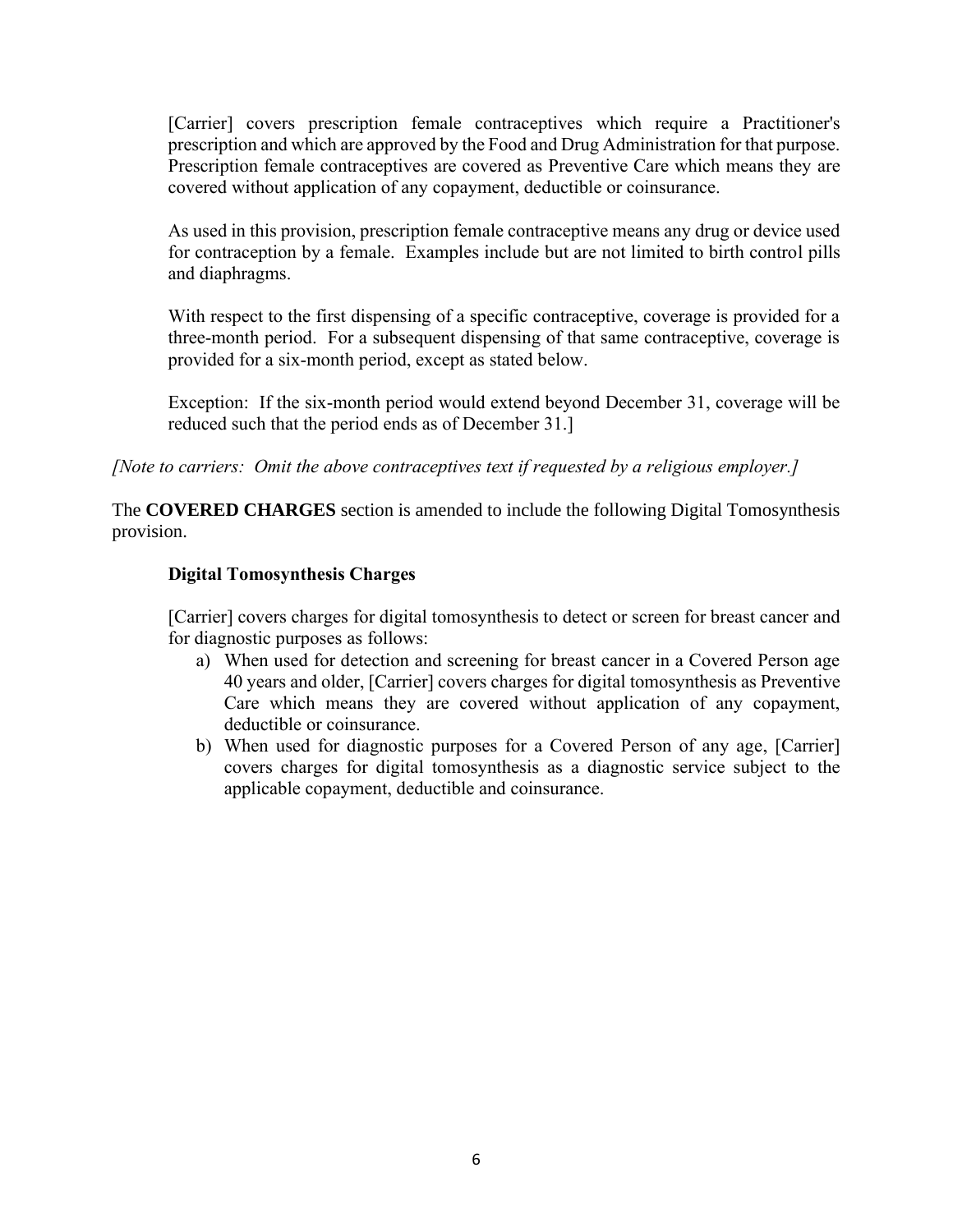### **Compliance and Variability Text for HMO Plans**

The **Newborn Children** provision of the **DEPENDENT COVERAGE** section is deleted and replaced with the following:

### **Newborn Children**

We will cover an Employee's newborn child for 60 days from the date of birth without additional premium. Coverage may be continued beyond such 60-day period as stated below:

- a) If the Employee is already covered for Dependent child coverage on the date the child is born, coverage automatically continues beyond the initial 60 days, provided the premium required for Dependent child coverage continues to be paid. The Employee must notify Us of the birth of the newborn child as soon as possible in order that We may properly provide coverage under this Contract.
- b) If the Employee is not covered for Dependent child coverage on the date the child is born, the Employee must:
- 1) give written notice to enroll the newborn child [; and
- 2) pay the premium required for Dependent child coverage within 60days after the date of birth.]

If the notice is not given and the premium is not paid within such 60-day period, the newborn child's coverage will end at the end of such 60-day period. If the notice is given and the premium paid after that 60-day period, the child will be a Late Enrollee

**[**The **COVERAGE PROVISION** is amended to include the following Cash Deductible, Family Deductible Limit and Maximum Out of Pocket text:

Please note: There are separate Cash Deductibles for [Tier 1] and [Tier 2] as shown on the Schedule of Services and Supplies.

The [Tier 1] Deductible is for treatment, services or supplies given by a [Tier 1] Network Provider. The other is for treatment, services or supplies given by a [Tier 2] Network Provider [as well as for treatment, services and supplies given by a [Tier 1] Network Provider that are applied to the [Tier 1 and Tier 2] Cash Deductibles]. Each Cash Deductible is shown in the Schedule.

### **The Cash Deductible**:

For Single Coverage Only: [Tier 1]

Each [Calendar] [Plan] Year, a [Member] must have Covered Charges that exceed the [Tier 1] per [Member] Cash Deductible before We pay any benefits to the [Member] for those charges. The [Tier 1] per [Member] Cash Deductible is shown in the Schedule. The Cash Deductible cannot be met with Non-Covered Charges. Only Covered Charges incurred by a [Member] while insured can be used to meet the Cash Deductible.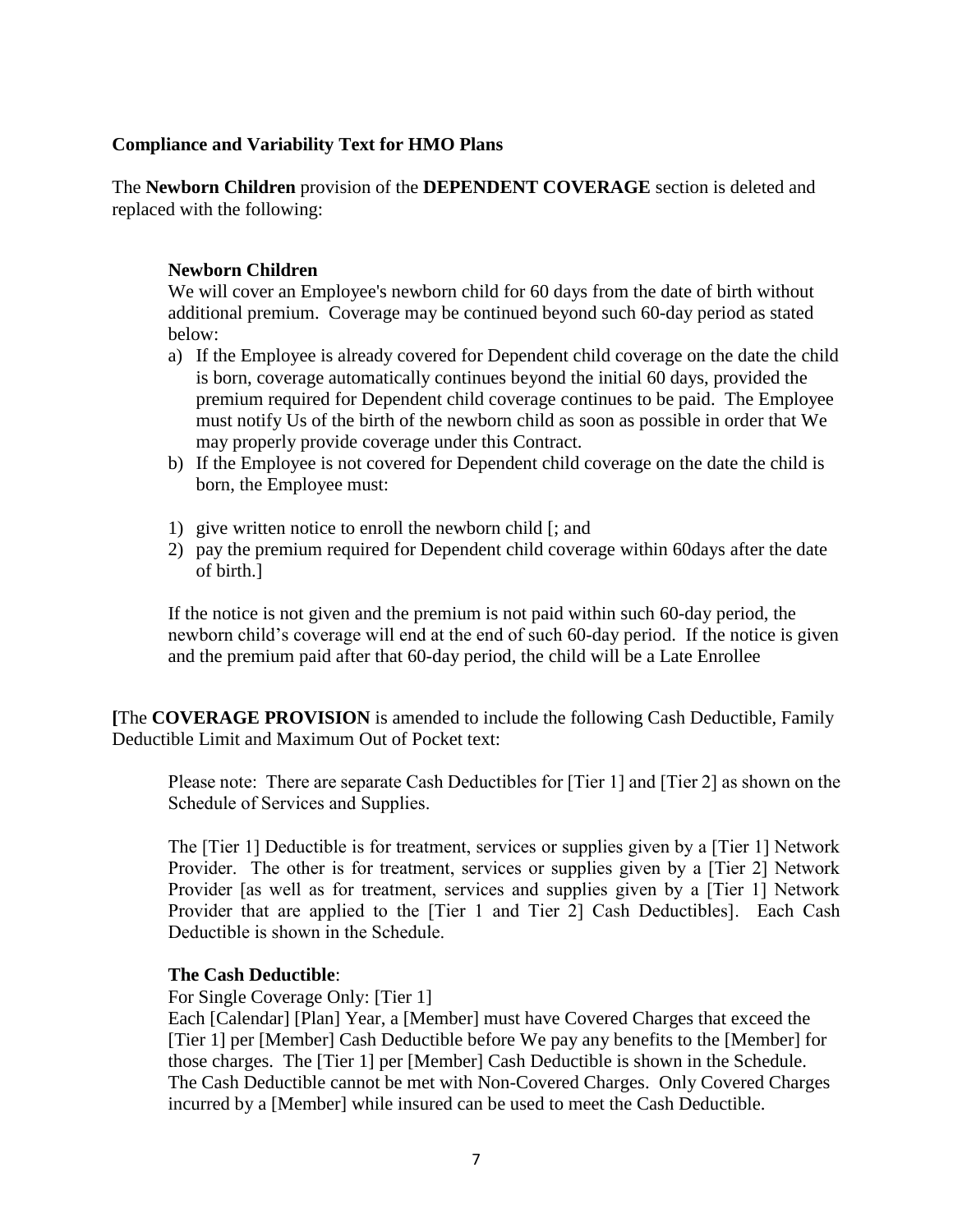Once the [Tier 1] per [Member] Cash Deductible is met, We pay benefits for other Covered Charges above the Deductible amount incurred by the [Member], less any applicable Coinsurance, for the rest of that [Calendar] [Plan] Year. But all charges must be incurred while the [Member] is insured by this Contract. And what We pay is based on all the terms of this Contract including benefit limitations and exclusion provisions.

#### For Single Coverage Only: [Tier 2]

Each [Calendar] [Plan] Year, a [Member] must have Covered Charges that exceed the [Tier 2] per [Member] Cash Deductible before We pay any benefits to a [Member] for those charges. [Covered Charges applied to the [Tier 1] per [Member] Cash Deductible also apply to this [Tier 2] per [Member] Cash Deductible.] The [Tier 2] per [Member] Cash Deductible is shown in the Schedule. The Cash Deductible cannot be met with Non-Covered Charges. Only Covered Charges incurred by a [Member] while insured can be used to meet the Cash Deductible.

Once the [Tier 2] per [Member] Cash Deductible is met, We pay benefits for other Covered Charges above the Deductible amount incurred by the [Member], less any applicable Coinsurance, for the rest of that [Calendar] [Plan] Year. But all charges must be incurred while the [Member] is insured by this Contract. And what We pay is based on all the terms of the Contact including benefit limitations and exclusion provisions.

#### **Family Deductible Limit:**

For Other than Single Coverage: [Tier 1]

The [Tier 1] per [Member] Cash Deductible is **not** applicable. This Contract has a [Tier 1] per Covered Family Cash Deductible which applies in all instances where this Contract provides coverage that is not single only coverage. Once any combination of [Members] in a family meets the [Tier 1] per Covered Family Cash Deductible shown in the Schedule, We pay benefits for other Covered Charges incurred by any [Member] of the covered family, less any Coinsurance, for the rest of that [Calendar] [Plan] Year.

For Other than Single Coverage: [Tier 2]

The [Tier 2] per [Member] Cash Deductible is **not** applicable. This Contract has a [Tier 2] per Covered Family Cash Deductible which applies in all instances where this Contract provides coverage that is not single only coverage. Once any combination of [Members] in a family meets the [Tier 2] per Covered Family Cash Deductible shown in the Schedule, We pay benefits for other Covered Charges incurred by any [Member] of the covered family, less any Coinsurance, for the rest of that [Calendar] [Plan] Year. [Note that Covered Charges applied to the [Tier 1] per Covered Family Cash Deductible also apply to this [Tier 2] per Covered Family Cash Deductible.]

#### **Maximum Out of Pocket**:

The [Tier 1 and Tier 2] Per [Member] and [Tier 1 and Tier 2] Per Covered Family Maximum Out of Pocket amounts are shown in the Schedule.

#### For Single Coverage Only: [Tier 1]

In the case of single coverage, for a [Member], the [Tier 1] Maximum Out of Pocket is the annual maximum dollar amount that a [Member] must pay as per [Member] Cash Deductible *plus* Coinsurance and Copayments for all covered services and supplies in a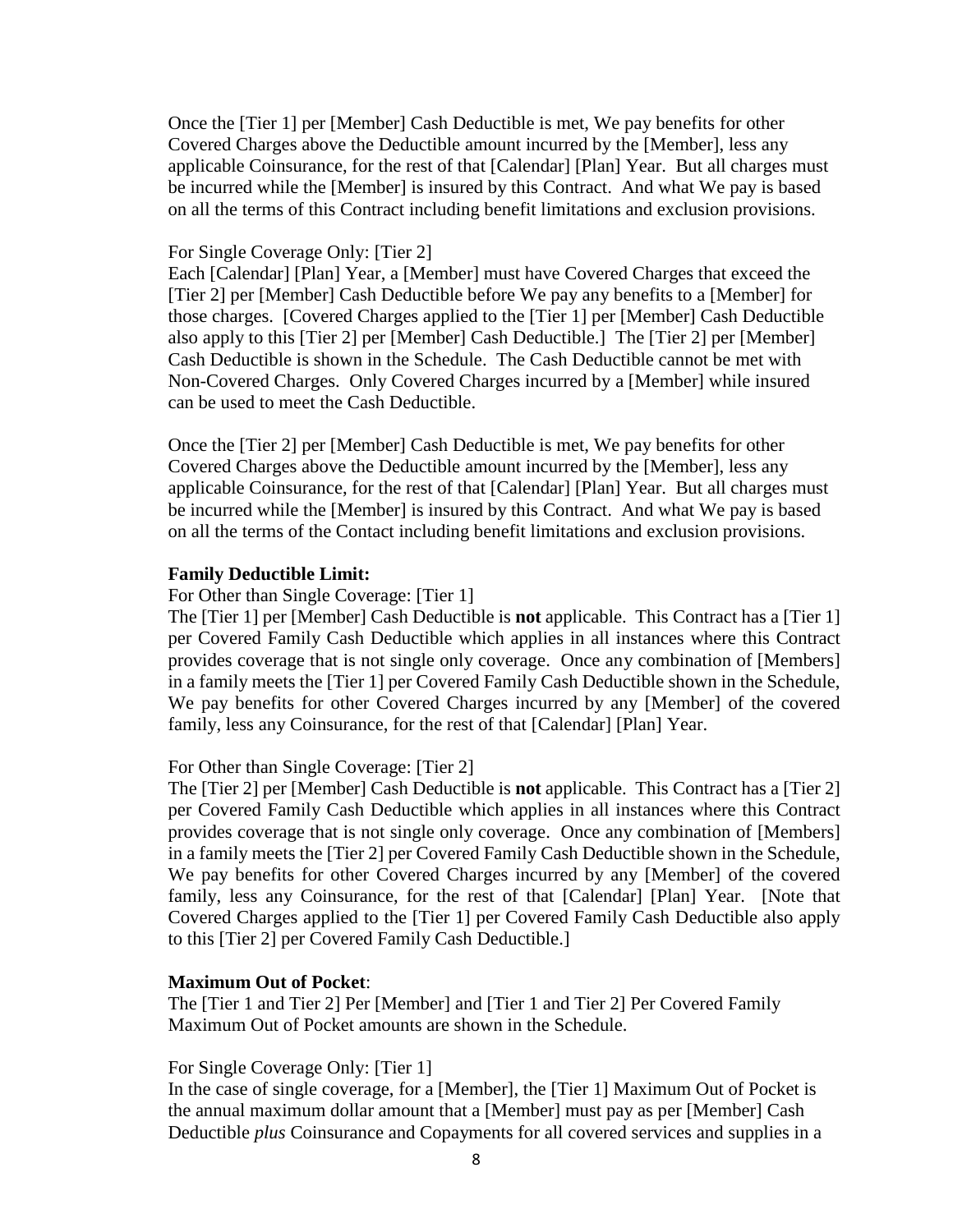[Calendar] [Plan] Year. Once the [Tier 1] per [Member] Maximum Out of Pocket has been met during a [Calendar] [Plan] Year, no further Deductible or Coinsurance or Copayments will be required for such [Member] for the rest of the [Calendar] [Plan] Year.

#### For Single Coverage Only: [Tier 2]

In the case of single coverage, for a [Member], the [Tier 2] Maximum Out of Pocket is the annual maximum dollar amount that a [Member] must pay as per [Member] Cash Deductible *plus* Coinsurance and Copayments for all covered services and supplies in a [Calendar] [Plan] Year. [All per [Member] Cash Deductible *plus* Coinsurance and Copayments applied to the [Tier 1] per [Member] Maximum Out of Pocket also apply to this [Tier 2] per [Member] Maximum Out of Pocket.] Once the [Tier 2] per [Member] Maximum Out of Pocket has been met during a [Calendar] [Plan] Year, no further Deductible or Coinsurance or Copayments will be required for such [Member] for the rest of the [Calendar] [Plan] Year.

#### For Other than Single Coverage: [Tier 1]

In the case of coverage which is other than single coverage, for a [Member], the [Tier 1] per [Member] Maximum Out of Pocket is the annual maximum dollar amount that a [Member] must pay as [Tier 1] per Covered Family Cash Deductible *plus* Coinsurance and Copayments for all covered services and supplies in a [Calendar] [Plan] Year. Once the [Tier 1] per [Member] Maximum Out of Pocket has been met during a [Calendar] [Plan] Year, no further [Tier 1] Deductible or Coinsurance or Copayments will be required for such [Member] for the rest of the [Calendar] [Plan] Year.

In the case of coverage which is other than single coverage, for a Covered Family, the [Tier 1] Maximum Out of Pocket is the annual maximum dollar amount that members of a covered family must pay as [Tier 1] per Covered Family Cash Deductible *plus* Coinsurance and Copayments for all covered services and supplies in a [Calendar] [Plan] Year. Once the [Tier 1] per Covered Family Maximum Out of Pocket has been met during a [Calendar] [Plan] Year, no further [Tier 1] Deductible or Coinsurance or Copayment will be required for [Members] of the covered family for the rest of the [Calendar] [Plan] Year.

#### For Other than Single Coverage: [Tier 2]

In the case of coverage which is other than single coverage, for a [Member], the [Tier 2] per [Member] Maximum Out of Pocket is the annual maximum dollar amount that a [Member] must pay as [Tier 2] per Covered Family Cash Deductible *plus* Coinsurance and Copayments for all covered services and supplies in a [Calendar] [Plan] Year. Once the [Tier 2] per [Member] Maximum Out of Pocket has been met during a [Calendar] [Plan] Year, no further [Tier 2] Deductible or Coinsurance or Copayments will be required for such [Member] for the rest of the [Calendar] [Plan] Year. [Note that amounts applied to the [Tier 1] per [Member] Maximum Out of Pocket also apply to this [Tier 2] per [Member] Maximum Out of Pocket.]

In the case of coverage which is other than single coverage, for a Covered Family, the [Tier 2] Maximum Out of Pocket is the annual maximum dollar amount that [Members] of a covered family must pay as [Tier 2] per Covered Family Cash Deductible *plus*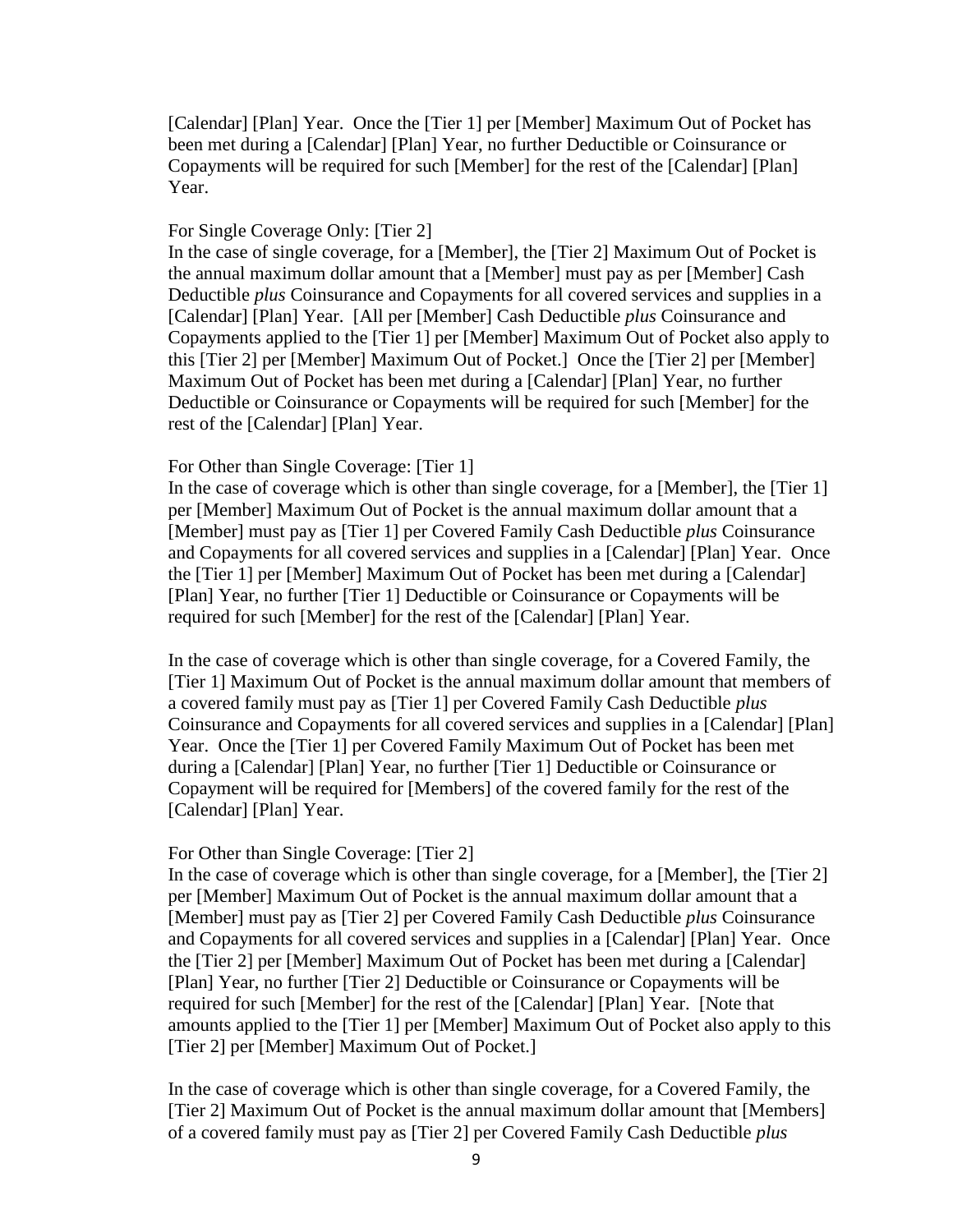Coinsurance and Copayments for all covered services and supplies in a [Calendar] [Plan] Year. Once the [Tier 2] per Covered Family Maximum Out of Pocket has been met during a [Calendar] [Plan] Year, no further [Tier 2] Deductible or Coinsurance or Copayment will be required for [Members] of the covered family for the rest of the [Calendar] [Plan] Year. [Note that amounts applied to the [Tier 1] per Covered Family Maximum Out of Pocket also apply to this [Tier 2] per Covered Family Maximum Out of Pocket.]]

*[Note to carriers: Use the above text for cash deductible, family limit and MOOP if the plan is issued as a tiered high deductible health plan that could be used in conjunction with an HSA.]*

[The **COVERED SERVICES & SUPPLIES** section is amended to include the following Donated Human Breast Milk provision:

### **16. Donated Human Breast Milk**

We cover pasteurized donated human breast milk for [Members] under the age of six months subject to the following conditions:

- a) The [Member] is medically or physically unable to receive maternal breast milk or participate in breast feeding, or the [Member's] mother is medically or physically unable to produce breast milk in sufficient quantities or participate in breast feeding despite optimal lactation support; and
- b) The [Member's] Practitioner issued an order for the donated human breast milk

We also cover pasteurized donated human breast milk as ordered by the [Member's] Practitioner for [Members] under the age of six months if the [Member] meets any of the following conditions:

- a) A body weight below health levels determined by the [Member's] Practitioner;
- b) A congenital or acquired condition that places the [Member] at a high risk for development of necrotizing enterocolitis; or
- c) A congenital or acquired condition that may benefit from the use of donor breast milk as determined by the New Jersey Department of Health.

As used in this provision, pasteurized donated human breast milk means milk obtained from a human milk bank that meets the quality guidelines established by the New Jersey Department of Health. If there is no supply of human breast milk that meets such guidelines there will be no coverage under this provision.

The pasteurized donated human breast milk may include human milk fortifiers if indicated by the [Member's] Practitioner.

*[Note to carriers: Include in contracts issued or renewed on or after January 1, 2019.]* 

[The **COVERED SERVICES & SUPPLIES** section is amended to include the following Contraceptives provision: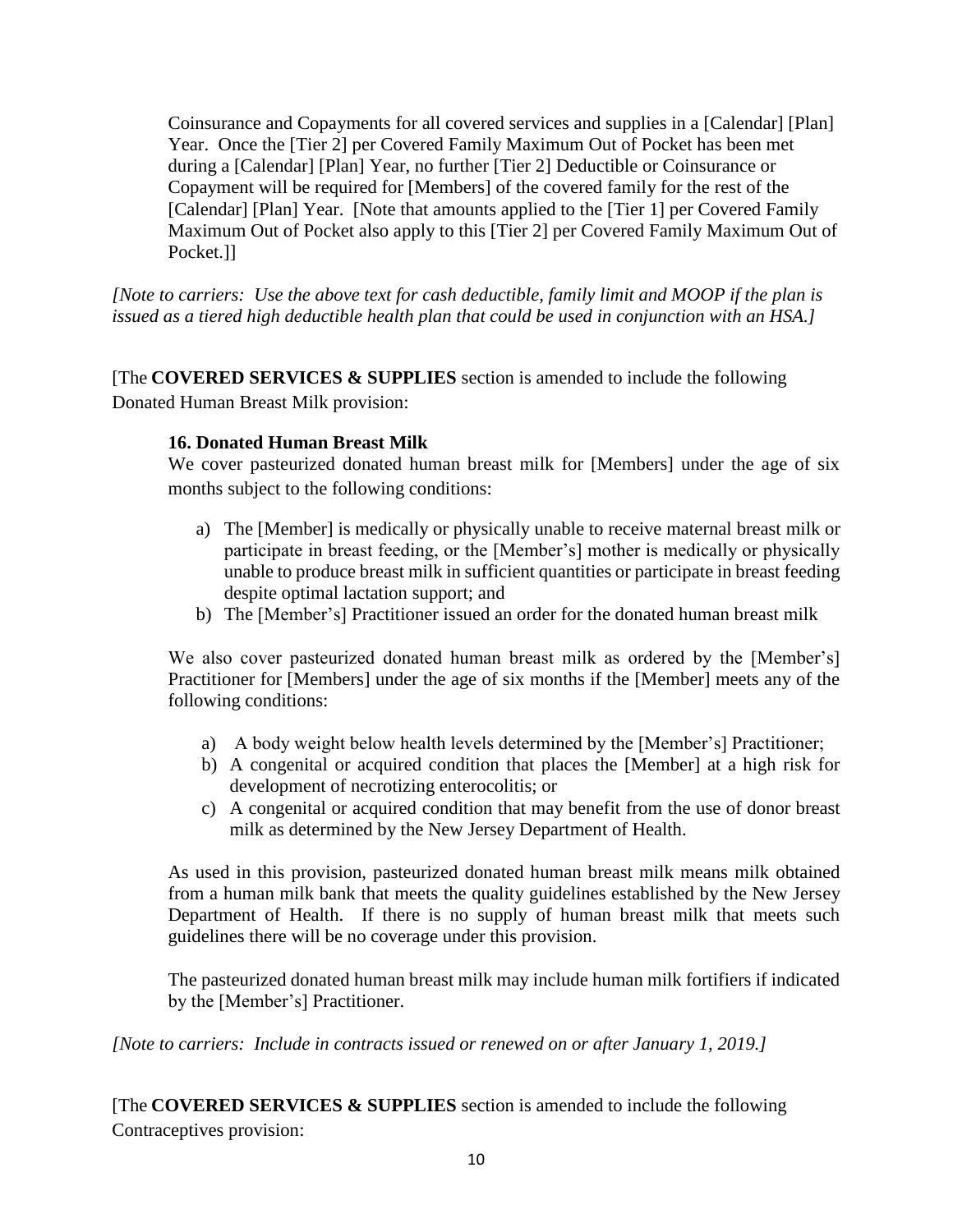### **23). Contraceptives**

We cover prescription female contraceptives which require a Practitioner's prescription and which are approved by the Food and Drug Administration for that purpose. Prescription female contraceptives are covered as Preventive Care which means they are covered without application of any copayment, deductible or coinsurance.

As used in this provision, prescription female contraceptive means any drug or device used for contraception by a female. Examples include but are not limited to birth control pills and diaphragms.

With respect to the first dispensing of a specific contraceptive, coverage is provided for a three-month period. For a subsequent dispensing of that same contraceptive, coverage is provided for a six-month period, except as stated below.

Exception: If the six-month period would extend beyond December 31, coverage will be reduced such that the period ends as of December 31.]

*[Note to carriers: Omit the above contraceptives text if requested by a religious employer.]*

The **COVERED SERVICES & SUPPLIES** section is amended to include the following Digital Tomosynthesis provision:

### **26) Digital Tomosynthesis Charges**

We cover charges for digital tomosynthesis to detect or screen for breast cancer and for diagnostic purposes as follows:

- a) When used for detection and screening for breast cancer in a [Member] age 40 years and older, We cover charges for digital tomosynthesis as Preventive Care which means they are covered without application of any copayment, deductible or coinsurance.
- b) When used for diagnostic purposes for a [Member] of any age, We cover charges for digital tomosynthesis as a diagnostic service subject to the applicable copayment, deductible and coinsurance.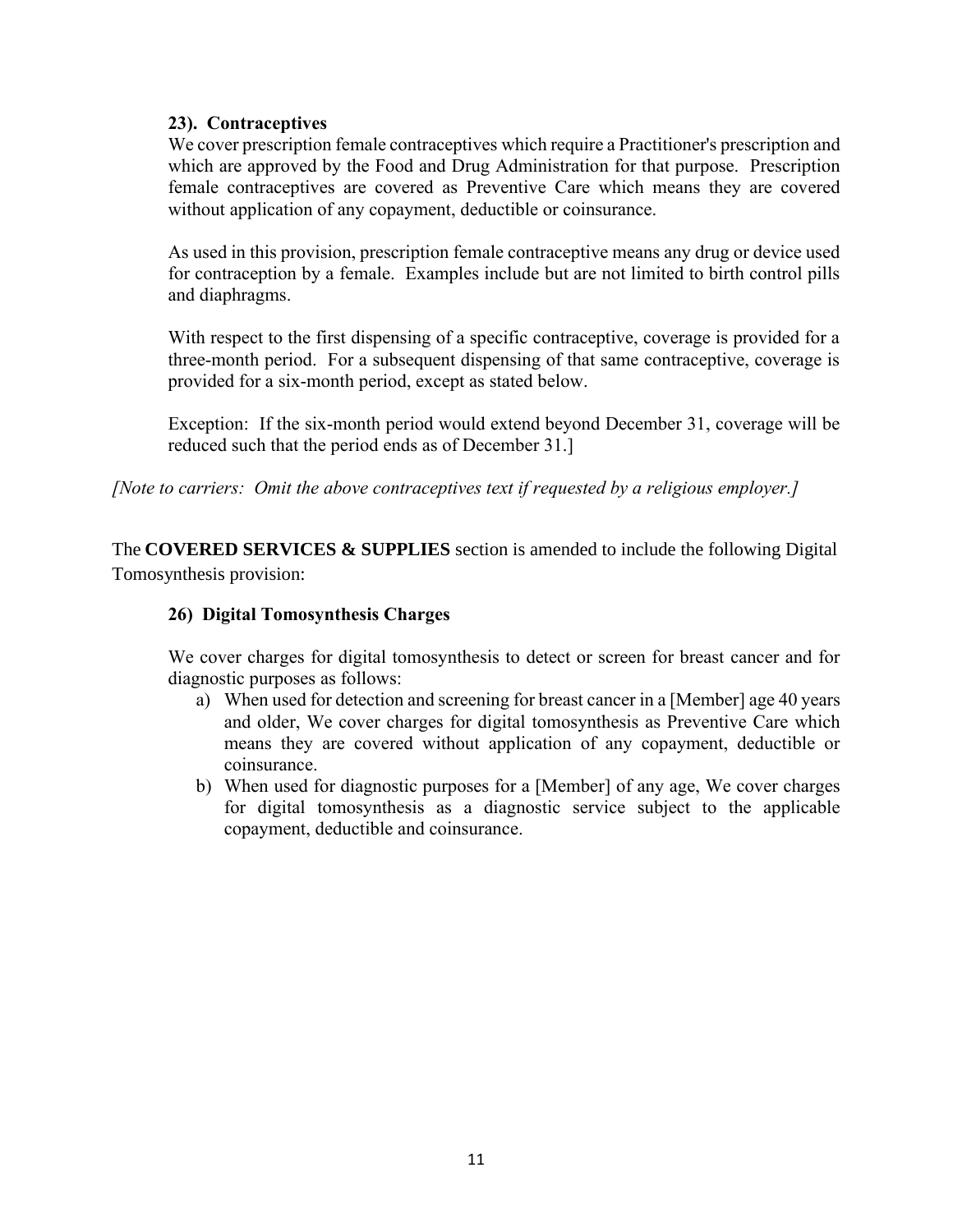### **Compliance and Variability Text for HMO-POS Plans**

The **Newborn Children** provision of the **DEPENDENT COVERAGE** section is deleted and replaced with the following:

### **Newborn Children**

We will cover an Employee's newborn child for 60 days from the date of birth without additional premium. Coverage may be continued beyond such 60-day period as stated below:

- c) If the Employee is already covered for Dependent child coverage on the date the child is born, coverage automatically continues beyond the initial 60 days, provided the premium required for Dependent child coverage continues to be paid. The Employee must notify Us of the birth of the newborn child as soon as possible in order that We may properly provide coverage under this Contract.
- d) If the Employee is not covered for Dependent child coverage on the date the child is born, the Employee must:
- 3) give written notice to enroll the newborn child [; and
- 4) pay the premium required for Dependent child coverage within 60days after the date of birth.]

If the notice is not given and the premium is not paid within such 60-day period, the newborn child's coverage will end at the end of such 60-day period. If the notice is given and the premium paid after that 60-day period, the child will be a Late Enrollee

**[**The **COVERAGE PROVISION** is amended to include the following Cash Deductible, Family Deductible Limit and Maximum Out of Pocket text:

[Please note: There are separate Cash Deductibles for [Tier 1] and [Tier 2] as shown on the Schedule of Services and Supplies

The [Tier 1] Deductible is for treatment, services or supplies given by a [Tier 1] Network Provider. The other is for treatment, services or supplies given by a [Tier 2] Network Provider [as well as for treatment, services and supplies given by a [Tier 1] Network Provider that are applied to the [Tier 1 and Tier 2] Cash Deductibles]. Each Cash Deductible is shown in the Schedule.

### **The Cash Deductible**:

For Single Coverage Only: [Tier 1]

Each [Calendar] [Plan] Year, a [Member] must have Covered Charges that exceed the [Tier 1] per [Member] Cash Deductible before We pay any benefits to the [Member] for those charges. The [Tier 1] per [Member] Cash Deductible is shown in the Schedule. The Cash Deductible cannot be met with Non-Covered Charges. Only Covered Charges incurred by a [Member] while insured can be used to meet the Cash Deductible.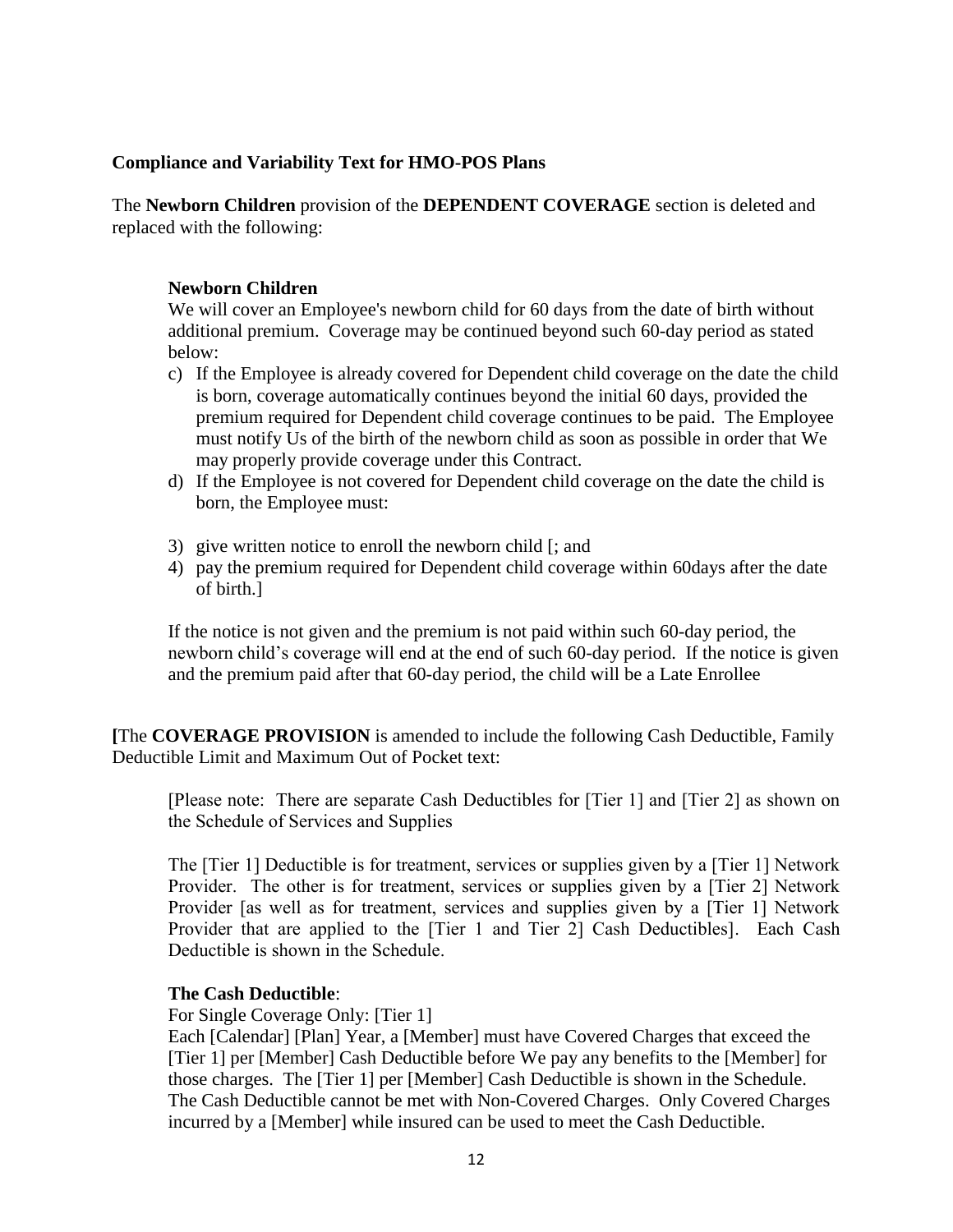Once the [Tier 1] per [Member] Cash Deductible is met, We pay benefits for other Covered Charges above the Deductible amount incurred by the [Member], less any applicable Coinsurance, for the rest of that [Calendar] [Plan] Year. But all charges must be incurred while the [Member] is insured by this Contract. And what We pay is based on all the terms of this Contract including benefit limitations and exclusion provisions.

#### For Single Coverage Only: [Tier 2]

Each [Calendar] [Plan] Year, a [Member] must have Covered Charges that exceed the [Tier 2] per [Member] Cash Deductible before We pay any benefits to a [Member] for those charges. [Covered Charges applied to the [Tier 1] per [Member] Cash Deductible also apply to this [Tier 2] per Member Cash Deductible.] The [Tier 2] per [Member] Cash Deductible is shown in the Schedule. The Cash Deductible cannot be met with Non-Covered Charges. Only Covered Charges incurred by a [Member] while insured can be used to meet the Cash Deductible.

Once the [Tier 2] per [Member] Cash Deductible is met, We pay benefits for other Covered Charges above the Deductible amount incurred by the [Member], less any applicable Coinsurance, for the rest of that [Calendar] [Plan] Year. But all charges must be incurred while the [Member] is insured by this Contract. And what We pay is based on all the terms of this Contract including benefit limitations and exclusion provisions.

#### **Family Deductible Limit:**

For Other than Single Coverage: [Tier 1]

The [Tier 1] per [Member] Cash Deductible is **not** applicable. This Contract has a [Tier 1] per Covered Family Cash Deductible which applies in all instances where this Contract provides coverage that is not single only coverage. Once any combination of [Members] in a family meets the [Tier 1] per Covered Family Cash Deductible shown in the Schedule, We pay benefits for other Covered Charges incurred by any [Member] of the covered family, less any Coinsurance, for the rest of that [Calendar] [Plan] Year.

#### For Other than Single Coverage: [Tier 2]

The [Tier 2] per [Member] Cash Deductible is **not** applicable. This Contract has a [Tier 2] per Covered Family Cash Deductible which applies in all instances where this Contract provides coverage that is not single only coverage. Once any combination of [Members] in a family meets the [Tier 2] per Covered Family Cash Deductible shown in the Schedule, We pay benefits for other Covered Charges incurred by any [Member] of the covered family, less any Coinsurance, for the rest of that [Calendar] [Plan] Year. [Note that Covered Charges applied to the [Tier 1] per Covered Family Cash Deductible also apply to this [Tier 2] per Covered Family Cash Deductible.]

#### **Maximum Out of Pocket**:

The [Tier 1 and Tier 2] Per [Member] and [Tier 1 and Tier 2] Per Covered Family Maximum Out of Pocket amounts are shown in the Schedule.

For Single Coverage Only: [Tier 1]

In the case of single coverage, for a [Member], the [Tier 1] Maximum Out of Pocket is the annual maximum dollar amount that a [Member] must pay as per [Member] Cash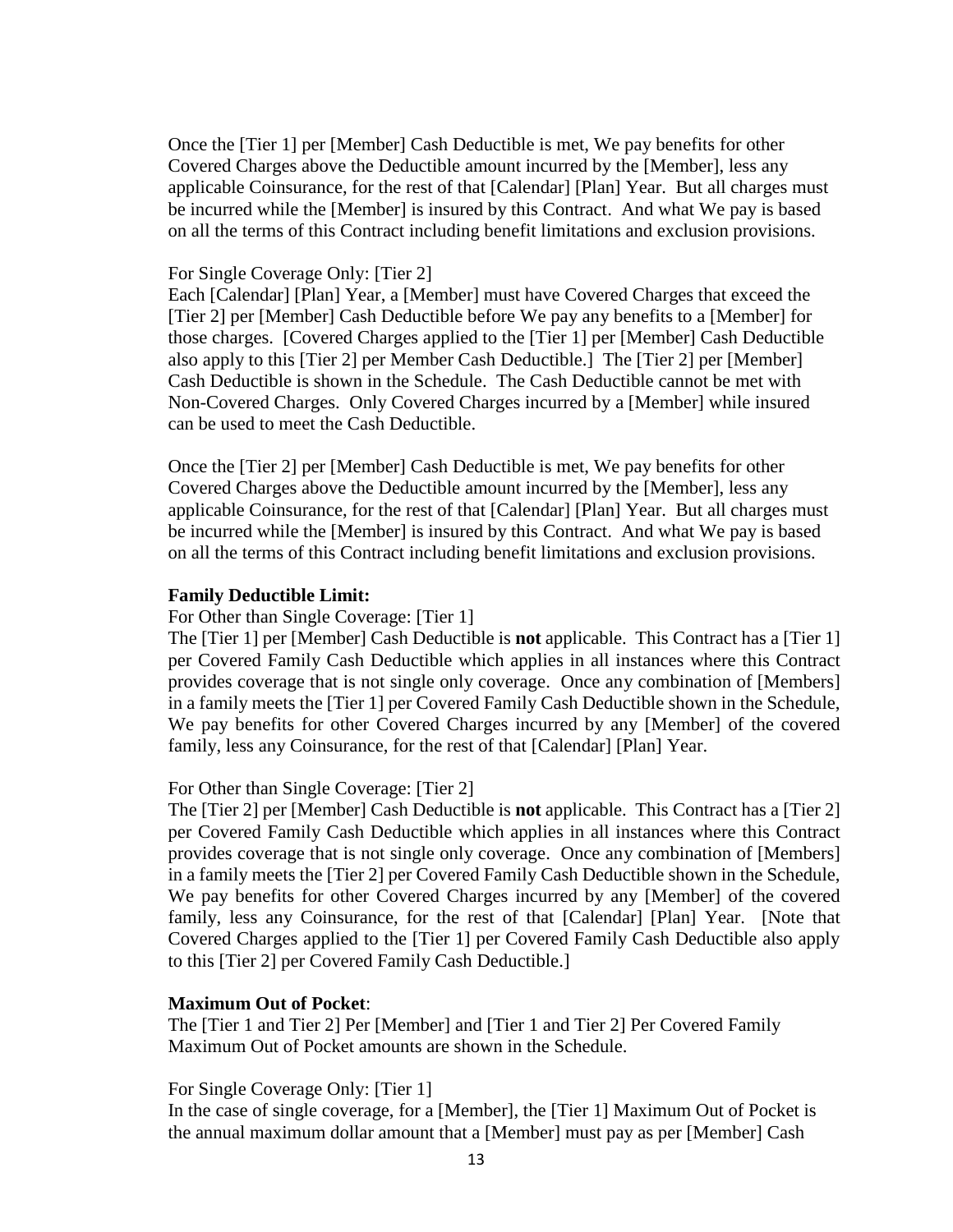Deductible *plus* Coinsurance and Copayments for all covered services and supplies in a [Calendar] [Plan] Year. Once the [Tier 1] per [Member] Maximum Out of Pocket has been met during a [Calendar] [Plan] Year, no further Deductible or Coinsurance or Copayments will be required for such [Member] for the rest of the [Calendar] [Plan] Year.

#### For Single Coverage Only: [Tier 2]

In the case of single coverage, for a [Member], the [Tier 2] Maximum Out of Pocket is the annual maximum dollar amount that a [Member] must pay as per [Member] Cash Deductible *plus* Coinsurance and Copayments for all covered services and supplies in a [Calendar] [Plan] Year. [All per [Member] Cash Deductible *plus* Coinsurance and Copayments applied to the [Tier 1] per [Member] Maximum Out of Pocket also apply to this [Tier 2] per [Member] Maximum Out of Pocket.] Once the [Tier 2] per [Member] Maximum Out of Pocket has been met during a [Calendar] [Plan] Year, no further Deductible or Coinsurance or Copayments will be required for such [Member] for the rest of the [Calendar] [Plan] Year.

#### For Other than Single Coverage: [Tier 1]

In the case of coverage which is other than single coverage, for a [Member], the [Tier 1] per [Member] Maximum Out of Pocket is the annual maximum dollar amount that a [Member] must pay as [Tier 1] per Covered Family Cash Deductible *plus* Coinsurance and Copayments for all covered services and supplies in a [Calendar] [Plan] Year. Once the [Tier 1] per [Member] Maximum Out of Pocket has been met during a [Calendar] [Plan] Year, no further [Tier 1] Deductible or Coinsurance or Copayments will be required for such [Member] for the rest of the [Calendar] [Plan] Year.

In the case of coverage which is other than single coverage, for a Covered Family, the [Tier 1] Maximum Out of Pocket is the annual maximum dollar amount that [Members] of a covered family must pay as [Tier 1] per Covered Family Cash Deductible *plus* Coinsurance and Copayments for all covered services and supplies in a [Calendar] [Plan] Year. Once the [Tier 1] per Covered Family Maximum Out of Pocket has been met during a [Calendar] [Plan] Year, no further [Tier 1] Deductible or Coinsurance or Copayment will be required for [Members] of the covered family for the rest of the [Calendar] [Plan] Year.

#### For Other than Single Coverage: [Tier 2]

In the case of coverage which is other than single coverage, for a [Member], the [Tier 2] per [Member] Maximum Out of Pocket is the annual maximum dollar amount that a [Member] must pay as [Tier 2] per Covered Family Cash Deductible *plus* Coinsurance and Copayments for all covered services and supplies in a [Calendar] [Plan] Year. Once the [Tier 2] per [Member] Maximum Out of Pocket has been met during a [Calendar] [Plan] Year, no further [Tier 2] Deductible or Coinsurance or Copayments will be required for such Member for the rest of the [Calendar] [Plan] Year. [Note that amounts applied to the [Tier 1] per [Member] Maximum Out of Pocket also apply to this [Tier 2] per [Member] Maximum Out of Pocket.]

In the case of coverage which is other than single coverage, for a Covered Family, the [Tier 2] Maximum Out of Pocket is the annual maximum dollar amount that [Members]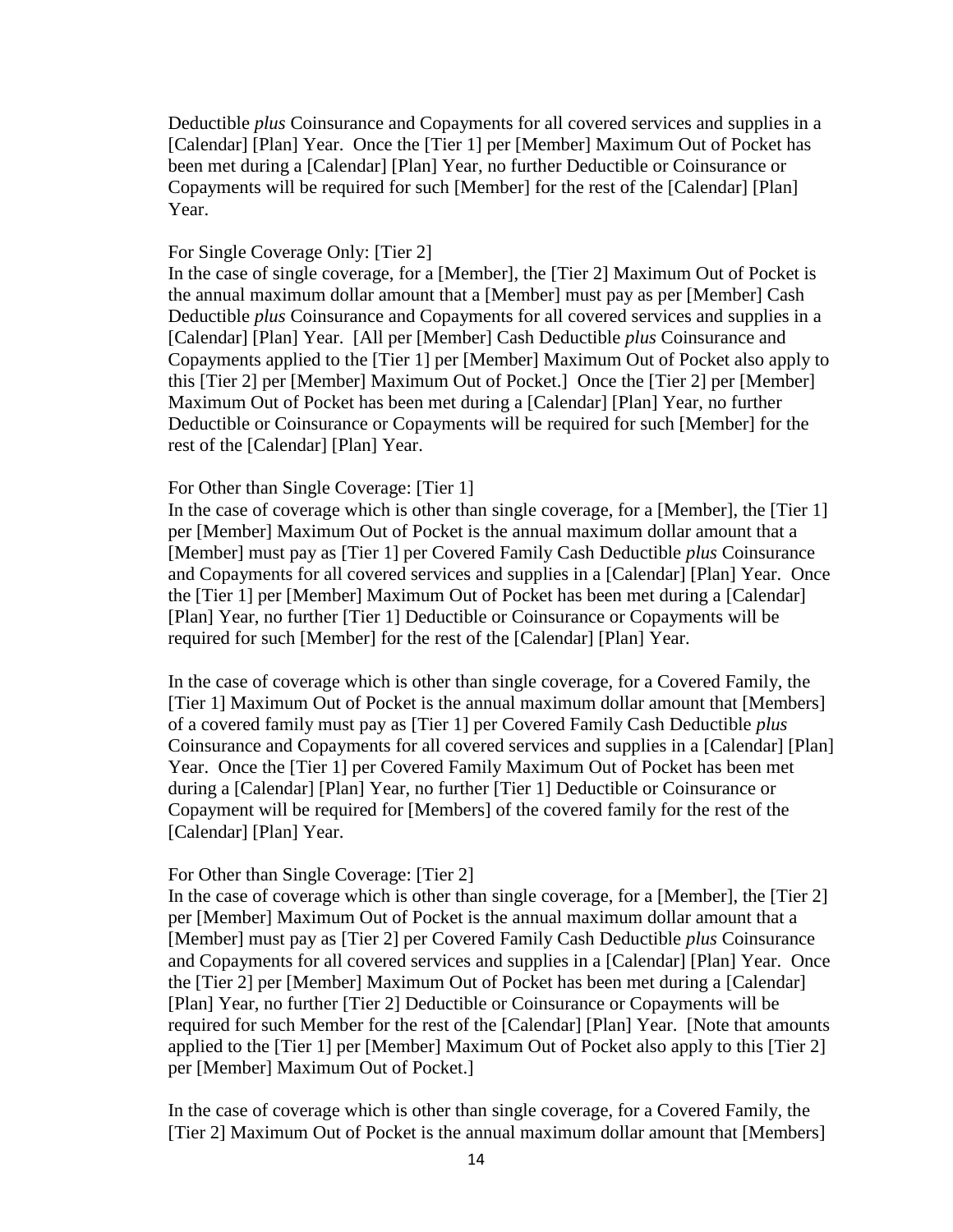of a covered family must pay as [Tier 2] per Covered Family Cash Deductible *plus* Coinsurance and Copayments for all covered services and supplies in a [Calendar] [Plan] Year. Once the [Tier 2] per Covered Family Maximum Out of Pocket has been met during a [Calendar] [Plan] Year, no further [Tier 2] Deductible or Coinsurance or Copayment will be required for [Members] of the covered family for the rest of the [Calendar] [Plan] Year. [Note that amounts applied to the [Tier 1] per Covered Family Maximum Out of Pocket also apply to this [Tier 2] per Covered Family Maximum Out of Pocket.]]

*[Note to carriers: Use the above text for cash deductible, family limit and MOOP if the plan is issued as a tiered high deductible health plan that could be used in conjunction with an HSA.]*

[The **COVERED SERVICES & SUPPLIES** section is amended to include the following Donated Human Breast Milk provision:

### **16. Donated Human Breast Milk**

We cover pasteurized donated human breast milk for [Members] under the age of six months subject to the following conditions:

- a) The [Member] is medically or physically unable to receive maternal breast milk or participate in breast feeding, or the [Member's] mother is medically or physically unable to produce breast milk in sufficient quantities or participate in breast feeding despite optimal lactation support; and
- b) The [Member's] Practitioner issued an order for the donated human breast milk

We also cover pasteurized donated human breast milk as ordered by the [Member's] Practitioner for [Members] under the age of six months if the [Member] meets any of the following conditions:

- a) A body weight below health levels determined by the [Member's] Practitioner;
- b) A congenital or acquired condition that places the [Member] at a high risk for development of necrotizing enterocolitis; or
- c) A congenital or acquired condition that may benefit from the use of donor breast milk as determined by the New Jersey Department of Health.

As used in this provision, pasteurized donated human breast milk means milk obtained from a human milk bank that meets the quality guidelines established by the New Jersey Department of Health. If there is no supply of human breast milk that meets such guidelines there will be no coverage under this provision.

The pasteurized donated human breast milk may include human milk fortifiers if indicated by the [Member's] Practitioner.

*[Note to carriers: Include in contracts issued or renewed on or after January 1, 2019.]* 

# [The **COVERED CHARGES** *APPLICABLE TO [NON-NETWORK] BENEFITS*

section is amended to include the following Donated Human Breast Milk provision: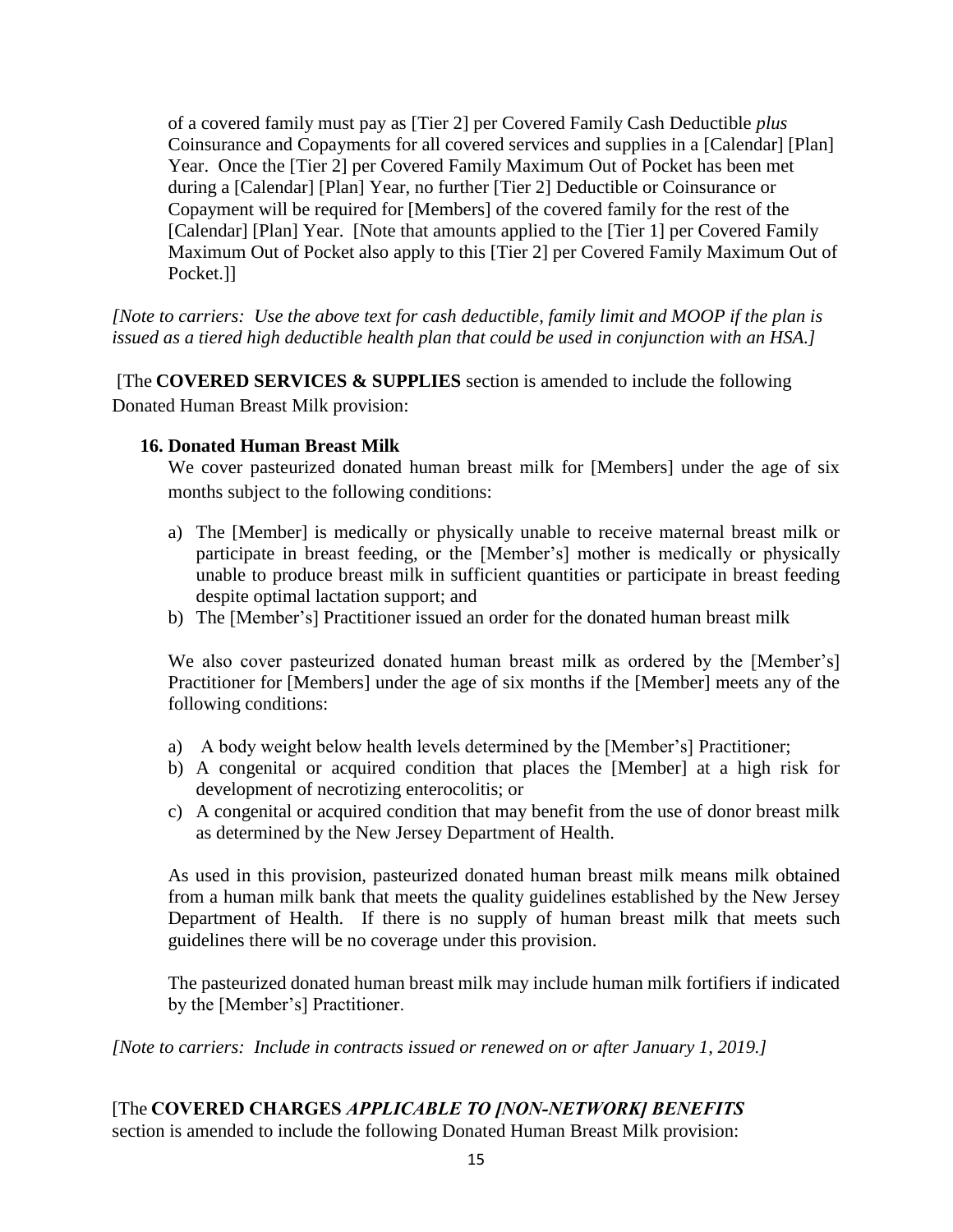### **Donated Human Breast Milk**

We cover pasteurized donated human breast milk for [Members] under the age of six months subject to the following conditions:

a) The [Member] is medically or physically unable to receive maternal breast milk or participate in breast feeding, or the [Member's] mother is medically or physically unable to produce breast milk in sufficient quantities or participate in breast feeding despite optimal lactation support; and

b) The [Member's] Practitioner issued an order for the donated human breast milk

We also cover pasteurized donated human breast milk as ordered by the [Member's] Practitioner for [Members] under the age of six months if the [Member] meets any of the following conditions:

a) A body weight below healthy levels determined by the [Member's] Practitioner;

b) A congenital or acquired condition that places the [Member] at a high risk for development of necrotizing enterocolitis; or

c) A congenital or acquired condition that may benefit from the use of donor breast milk as determined by the New Jersey Department of Health.

As used in this provision, pasteurized donated human breast milk means milk obtained from a human milk bank that meets the quality guidelines established by the New Jersey Department of Health. If there is no supply of human breast milk that meets such guidelines there will be no coverage under this provision.

The pasteurized donated human breast milk may include human milk fortifiers if indicated by the [Member's] Practitioner.

*[Note to carrier: Include in contracts issued or renewed on or after January 1, 2019.]* 

[The **COVERED SERVICES & SUPPLIES** section is amended to include the following

Contraceptives provision:

### **23). Contraceptives**

We cover prescription female contraceptives which require a Practitioner's prescription and which are approved by the Food and Drug Administration for that purpose. Prescription female contraceptives are covered as Preventive Care which means they are covered without application of any copayment, deductible or coinsurance.

As used in this provision, prescription female contraceptive means any drug or device used for contraception by a female. Examples include but are not limited to birth control pills and diaphragms.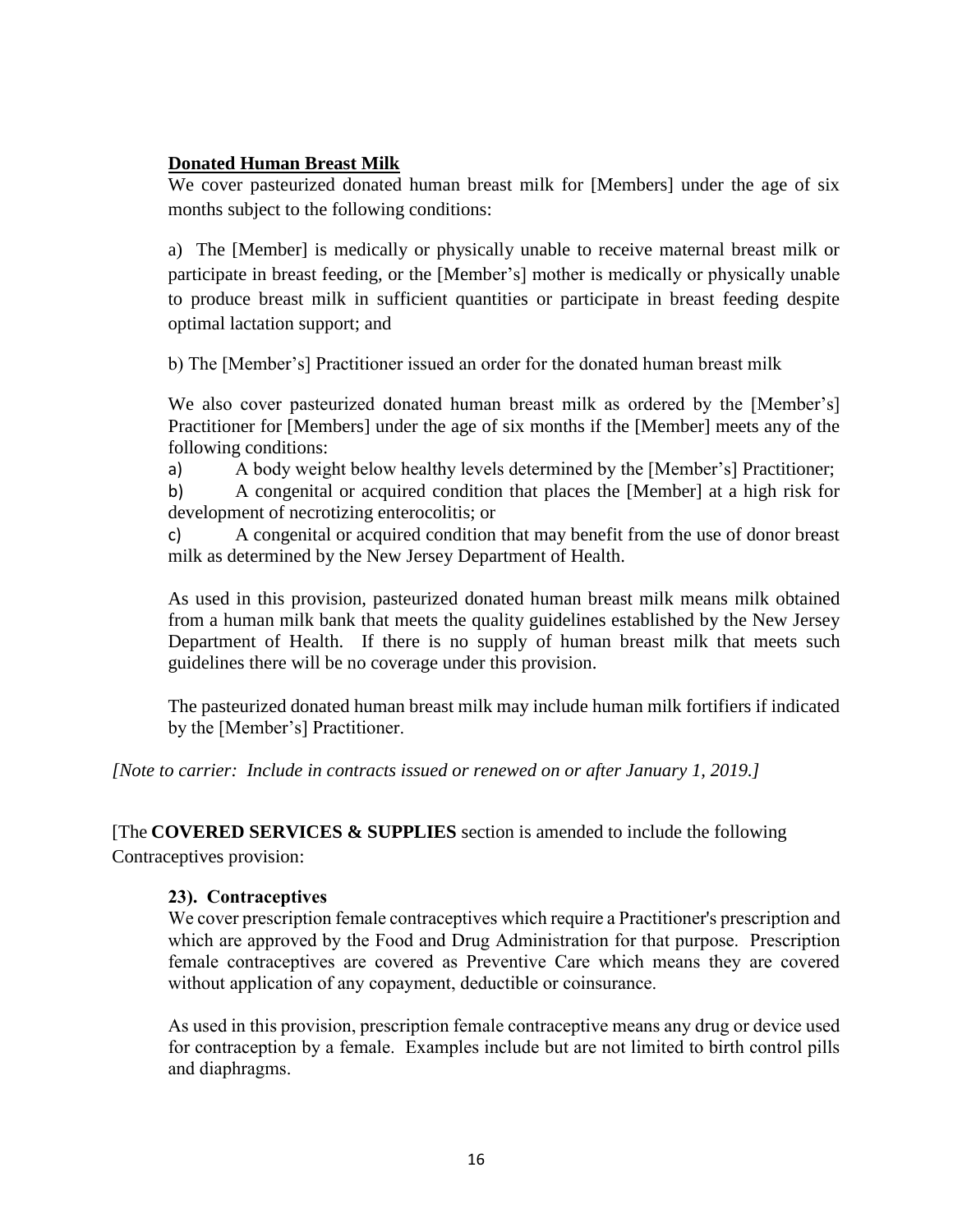With respect to the first dispensing of a specific contraceptive, coverage is provided for a three-month period. For a subsequent dispensing of that same contraceptive, coverage is provided for a six-month period, except as stated below.

Exception: If the six-month period would extend beyond December 31, coverage will be reduced such that the period ends as of December 31.]

*[Note to carriers: Omit the above contraceptives text if requested by a religious employer.]*

# [The **COVERED CHARGES** *APPLICABLE TO [NON-NETWORK] BENEFITS*

section is amended to include the following Contraceptives provision:

## **[Contraceptives**

We cover prescription female contraceptives which require a Practitioner's prescription and which are approved by the Food and Drug Administration for that purpose. Prescription female contraceptives are covered as Preventive Care which means they are covered without application of any copayment, deductible or coinsurance.

As used in this provision, prescription female contraceptive means any drug or device used for contraception by a female. Examples include but are not limited to birth control pills and diaphragms.

With respect to the first dispensing of a specific contraceptive, coverage is provided for a three-month period. For a subsequent dispensing of that same contraceptive, coverage is provided for a six-month period, except as stated below.

Exception: If the six-month period would extend beyond December 31, coverage will be reduced such that the period ends as of December 31.]

*[Note to carriers: Omit the above contraceptives text if requested by a religious employer.]*

The **COVERED SERVICES & SUPPLIES** section is amended to include the following Digital Tomosynthesis provision:

# **26) Digital Tomosynthesis Charges**

We cover charges for digital tomosynthesis to detect or screen for breast cancer and for diagnostic purposes as follows:

- c) When used for detection and screening for breast cancer in a [Member] age 40 years and older, We cover charges for digital tomosynthesis as Preventive Care which means they are covered without application of any copayment, deductible or coinsurance.
- d) When used for diagnostic purposes for a [Member] of any age, We cover charges for digital tomosynthesis as a diagnostic service subject to the applicable copayment, deductible and coinsurance.